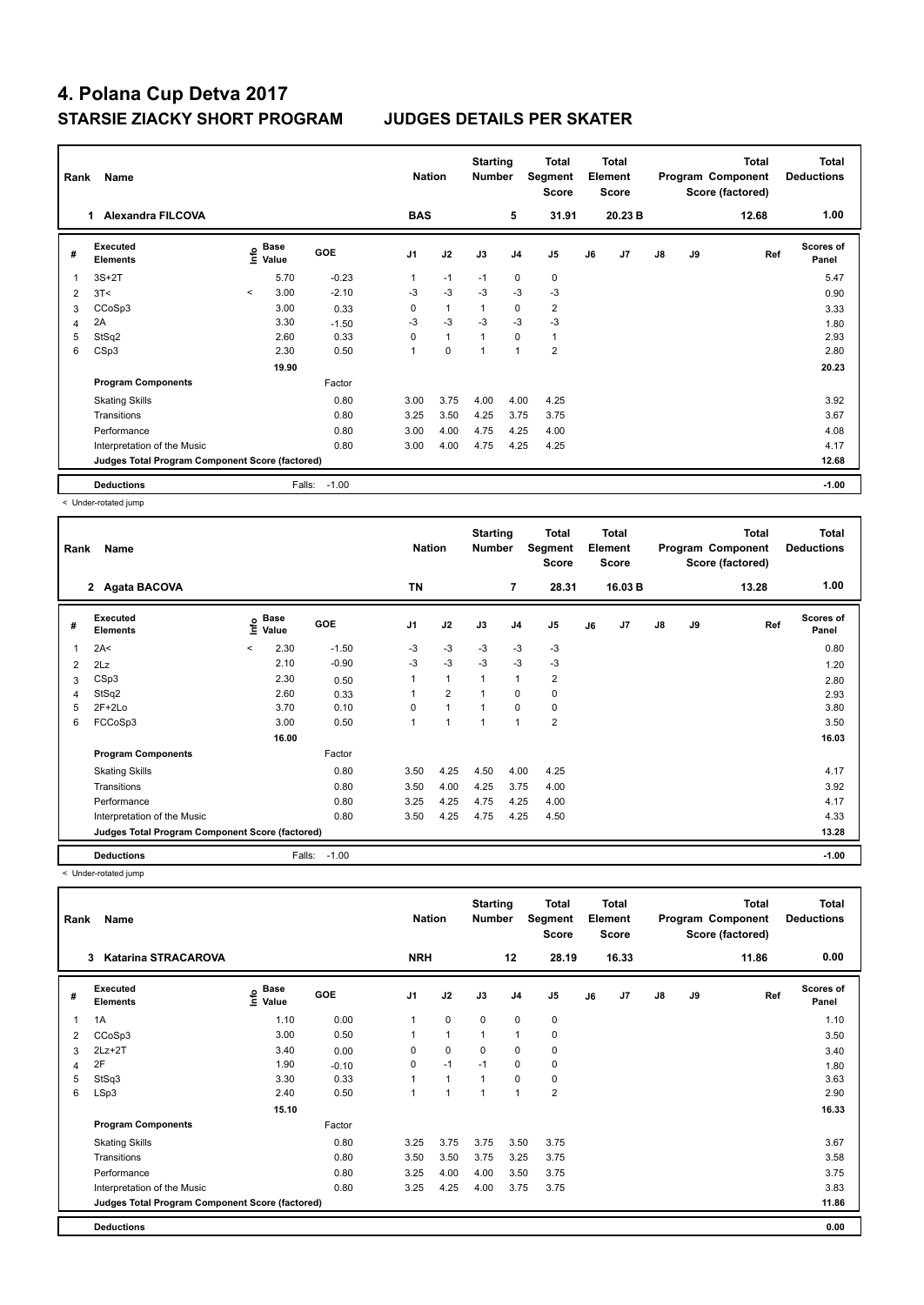| Rank | Name                                            | <b>Nation</b>                    |            | <b>Starting</b><br><b>Number</b> |              | <b>Total</b><br><b>Segment</b><br><b>Score</b> |                | <b>Total</b><br>Element<br><b>Score</b> |    |       | <b>Total</b><br>Program Component<br>Score (factored) | Total<br><b>Deductions</b> |       |                           |
|------|-------------------------------------------------|----------------------------------|------------|----------------------------------|--------------|------------------------------------------------|----------------|-----------------------------------------|----|-------|-------------------------------------------------------|----------------------------|-------|---------------------------|
|      | 4 Zuzana DAUBNEROVA                             |                                  |            | <b>BAP</b>                       |              |                                                | 4              | 28.05                                   |    | 16.39 |                                                       |                            | 11.66 | 0.00                      |
| #    | <b>Executed</b><br><b>Elements</b>              | <b>Base</b><br>o Base<br>⊆ Value | <b>GOE</b> | J <sub>1</sub>                   | J2           | J3                                             | J <sub>4</sub> | J <sub>5</sub>                          | J6 | J7    | $\mathsf{J}8$                                         | J9                         | Ref   | <b>Scores of</b><br>Panel |
| 1    | 2F                                              | 1.90                             | 0.30       | 1                                | $\mathbf{1}$ | $\mathbf{1}$                                   | $\mathbf{1}$   | $\mathbf 0$                             |    |       |                                                       |                            |       | 2.20                      |
| 2    | FCCoSp3                                         | 3.00                             | 0.33       | 1                                | $\mathbf 0$  | $\mathbf 0$                                    | $\overline{1}$ | $\overline{2}$                          |    |       |                                                       |                            |       | 3.33                      |
| 3    | 2Lz+2Lo                                         | 3.90                             | 0.30       | 1                                | $\mathbf 0$  | 1                                              | $\mathbf{1}$   | $\mathbf{1}$                            |    |       |                                                       |                            |       | 4.20                      |
| 4    | 1A                                              | 1.10                             | 0.00       | 1                                | $\mathbf 0$  | $\Omega$                                       | $\Omega$       | $\mathbf 0$                             |    |       |                                                       |                            |       | 1.10                      |
| 5    | StSq2                                           | 2.60                             | 0.33       | 1                                | $\mathbf 0$  | 1                                              | $\Omega$       | $\mathbf{1}$                            |    |       |                                                       |                            |       | 2.93                      |
| 6    | CSp3                                            | 2.30                             | 0.33       | 1                                | 0            | 0                                              | $\overline{1}$ | $\overline{1}$                          |    |       |                                                       |                            |       | 2.63                      |
|      |                                                 | 14.80                            |            |                                  |              |                                                |                |                                         |    |       |                                                       |                            |       | 16.39                     |
|      | <b>Program Components</b>                       |                                  | Factor     |                                  |              |                                                |                |                                         |    |       |                                                       |                            |       |                           |
|      | <b>Skating Skills</b>                           |                                  | 0.80       | 3.25                             | 3.50         | 3.50                                           | 3.75           | 3.75                                    |    |       |                                                       |                            |       | 3.58                      |
|      | Transitions                                     |                                  | 0.80       | 3.50                             | 3.25         | 3.50                                           | 3.50           | 3.50                                    |    |       |                                                       |                            |       | 3.50                      |
|      | Performance                                     |                                  | 0.80       | 3.25                             | 3.75         | 3.75                                           | 3.75           | 4.00                                    |    |       |                                                       |                            |       | 3.75                      |
|      | Interpretation of the Music                     |                                  | 0.80       | 3.25                             | 3.75         | 3.75                                           | 4.00           | 3.75                                    |    |       |                                                       |                            |       | 3.75                      |
|      | Judges Total Program Component Score (factored) |                                  |            |                                  |              |                                                |                |                                         |    |       |                                                       |                            |       | 11.66                     |
|      | <b>Deductions</b>                               |                                  |            |                                  |              |                                                |                |                                         |    |       |                                                       |                            |       | 0.00                      |
|      |                                                 |                                  |            |                                  |              |                                                |                |                                         |    |       |                                                       |                            |       |                           |

| Rank | Name<br>5<br><b>Marina PASTIERIKOVA</b>         |                                             |            |                | <b>Nation</b> | <b>Starting</b><br><b>Number</b> |                | <b>Total</b><br>Segment<br><b>Score</b> |    | <b>Total</b><br>Element<br><b>Score</b> |    |    | <b>Total</b><br>Program Component<br>Score (factored) | <b>Total</b><br><b>Deductions</b> |
|------|-------------------------------------------------|---------------------------------------------|------------|----------------|---------------|----------------------------------|----------------|-----------------------------------------|----|-----------------------------------------|----|----|-------------------------------------------------------|-----------------------------------|
|      |                                                 |                                             |            | <b>POK</b>     |               |                                  | 9              | 27.00                                   |    | 15.60                                   |    |    | 11.40                                                 | 0.00                              |
| #    | Executed<br><b>Elements</b>                     | <b>Base</b><br>e <sup>Base</sup><br>⊆ Value | <b>GOE</b> | J <sub>1</sub> | J2            | J3                               | J <sub>4</sub> | J <sub>5</sub>                          | J6 | J <sub>7</sub>                          | J8 | J9 | Ref                                                   | <b>Scores of</b><br>Panel         |
| 1    | 1A                                              | 1.10                                        | 0.00       | 0              | $\mathbf 0$   | $\mathbf 0$                      | 0              | $\pmb{0}$                               |    |                                         |    |    |                                                       | 1.10                              |
| 2    | $2F+2Lo$                                        | 3.70                                        | 0.00       | 0              | $\mathbf 0$   | $\mathbf 0$                      | $\mathbf 0$    | $\pmb{0}$                               |    |                                         |    |    |                                                       | 3.70                              |
| 3    | 2Lz                                             | 2.10                                        | 0.00       | 0              | 0             | $-1$                             | 0              | 0                                       |    |                                         |    |    |                                                       | 2.10                              |
| 4    | SSp3                                            | 2.10                                        | 0.50       |                | $\mathbf{1}$  | $\mathbf 1$                      | $\overline{1}$ | $\pmb{0}$                               |    |                                         |    |    |                                                       | 2.60                              |
| 5    | StSq2                                           | 2.60                                        | 0.17       |                |               | $\Omega$                         | 0              | $\pmb{0}$                               |    |                                         |    |    |                                                       | 2.77                              |
| 6    | CCoSp3                                          | 3.00                                        | 0.33       |                | 1             | 0                                | 0              | 1                                       |    |                                         |    |    |                                                       | 3.33                              |
|      |                                                 | 14.60                                       |            |                |               |                                  |                |                                         |    |                                         |    |    |                                                       | 15.60                             |
|      | <b>Program Components</b>                       |                                             | Factor     |                |               |                                  |                |                                         |    |                                         |    |    |                                                       |                                   |
|      | <b>Skating Skills</b>                           |                                             | 0.80       | 3.25           | 3.50          | 3.50                             | 3.75           | 3.75                                    |    |                                         |    |    |                                                       | 3.58                              |
|      | Transitions                                     |                                             | 0.80       | 3.25           | 3.50          | 3.25                             | 3.50           | 3.50                                    |    |                                         |    |    |                                                       | 3.42                              |
|      | Performance                                     |                                             | 0.80       | 3.25           | 3.75          | 3.50                             | 3.50           | 3.75                                    |    |                                         |    |    |                                                       | 3.58                              |
|      | Interpretation of the Music                     |                                             | 0.80       | 3.25           | 3.75          | 3.50                             | 3.75           | 4.00                                    |    |                                         |    |    |                                                       | 3.67                              |
|      | Judges Total Program Component Score (factored) |                                             |            |                |               |                                  |                |                                         |    |                                         |    |    |                                                       | 11.40                             |
|      |                                                 |                                             |            |                |               |                                  |                |                                         |    |                                         |    |    |                                                       |                                   |

**Deductions 0.00**

| Rank           | Name                                            |         | <b>Nation</b>     |            | <b>Starting</b><br><b>Number</b> |                | <b>Total</b><br>Segment<br>Score |                | Total<br>Element<br>Score |    |       | <b>Total</b><br>Program Component<br>Score (factored) | <b>Total</b><br><b>Deductions</b> |       |                           |
|----------------|-------------------------------------------------|---------|-------------------|------------|----------------------------------|----------------|----------------------------------|----------------|---------------------------|----|-------|-------------------------------------------------------|-----------------------------------|-------|---------------------------|
|                | <b>Emma STULAJTEROVA</b><br>6                   |         |                   |            | BB                               |                |                                  | 16             | 25.97                     |    | 14.17 |                                                       |                                   | 11.80 | 0.00                      |
| #              | Executed<br><b>Elements</b>                     |         | e Base<br>E Value | <b>GOE</b> | J <sub>1</sub>                   | J2             | J3                               | J <sub>4</sub> | J <sub>5</sub>            | J6 | J7    | $\mathsf{J}8$                                         | J9                                | Ref   | <b>Scores of</b><br>Panel |
| 1              | 1A                                              |         | 1.10              | 0.00       | 0                                | $\mathbf 0$    | $\mathbf 0$                      | $\mathbf 0$    | 0                         |    |       |                                                       |                                   |       | 1.10                      |
| 2              | $2Lz + 2Lo <$                                   | $\prec$ | 3.40              | $-0.80$    | $-3$                             | $-3$           | $-3$                             | $-2$           | $-2$                      |    |       |                                                       |                                   |       | 2.60                      |
| 3              | StSq2                                           |         | 2.60              | 0.00       | $\Omega$                         | $\mathbf 0$    | $\Omega$                         | $\mathbf 0$    | 0                         |    |       |                                                       |                                   |       | 2.60                      |
| $\overline{4}$ | CCoSp3                                          |         | 3.00              | 0.50       |                                  | $\overline{1}$ | 1                                | $\overline{1}$ | 0                         |    |       |                                                       |                                   |       | 3.50                      |
| 5              | 2F                                              |         | 1.90              | 0.20       |                                  | 0              | $\overline{4}$                   | $\overline{1}$ | 0                         |    |       |                                                       |                                   |       | 2.10                      |
| 6              | SSp3                                            |         | 2.10              | 0.17       | 1                                | $\mathbf 0$    | $\overline{1}$                   | $\Omega$       | $\pmb{0}$                 |    |       |                                                       |                                   |       | 2.27                      |
|                |                                                 |         | 14.10             |            |                                  |                |                                  |                |                           |    |       |                                                       |                                   |       | 14.17                     |
|                | <b>Program Components</b>                       |         |                   | Factor     |                                  |                |                                  |                |                           |    |       |                                                       |                                   |       |                           |
|                | <b>Skating Skills</b>                           |         |                   | 0.80       | 3.25                             | 3.75           | 3.75                             | 3.75           | 3.75                      |    |       |                                                       |                                   |       | 3.75                      |
|                | Transitions                                     |         |                   | 0.80       | 3.25                             | 3.50           | 3.50                             | 3.50           | 3.75                      |    |       |                                                       |                                   |       | 3.50                      |
|                | Performance                                     |         |                   | 0.80       | 3.00                             | 3.75           | 4.00                             | 3.75           | 3.75                      |    |       |                                                       |                                   |       | 3.75                      |
|                | Interpretation of the Music                     |         |                   | 0.80       | 3.00                             | 3.75           | 3.75                             | 3.75           | 3.75                      |    |       |                                                       |                                   |       | 3.75                      |
|                | Judges Total Program Component Score (factored) |         |                   |            |                                  |                |                                  |                |                           |    |       |                                                       |                                   |       | 11.80                     |
|                | <b>Deductions</b>                               |         |                   |            |                                  |                |                                  |                |                           |    |       |                                                       |                                   |       | 0.00                      |

< Under-rotated jump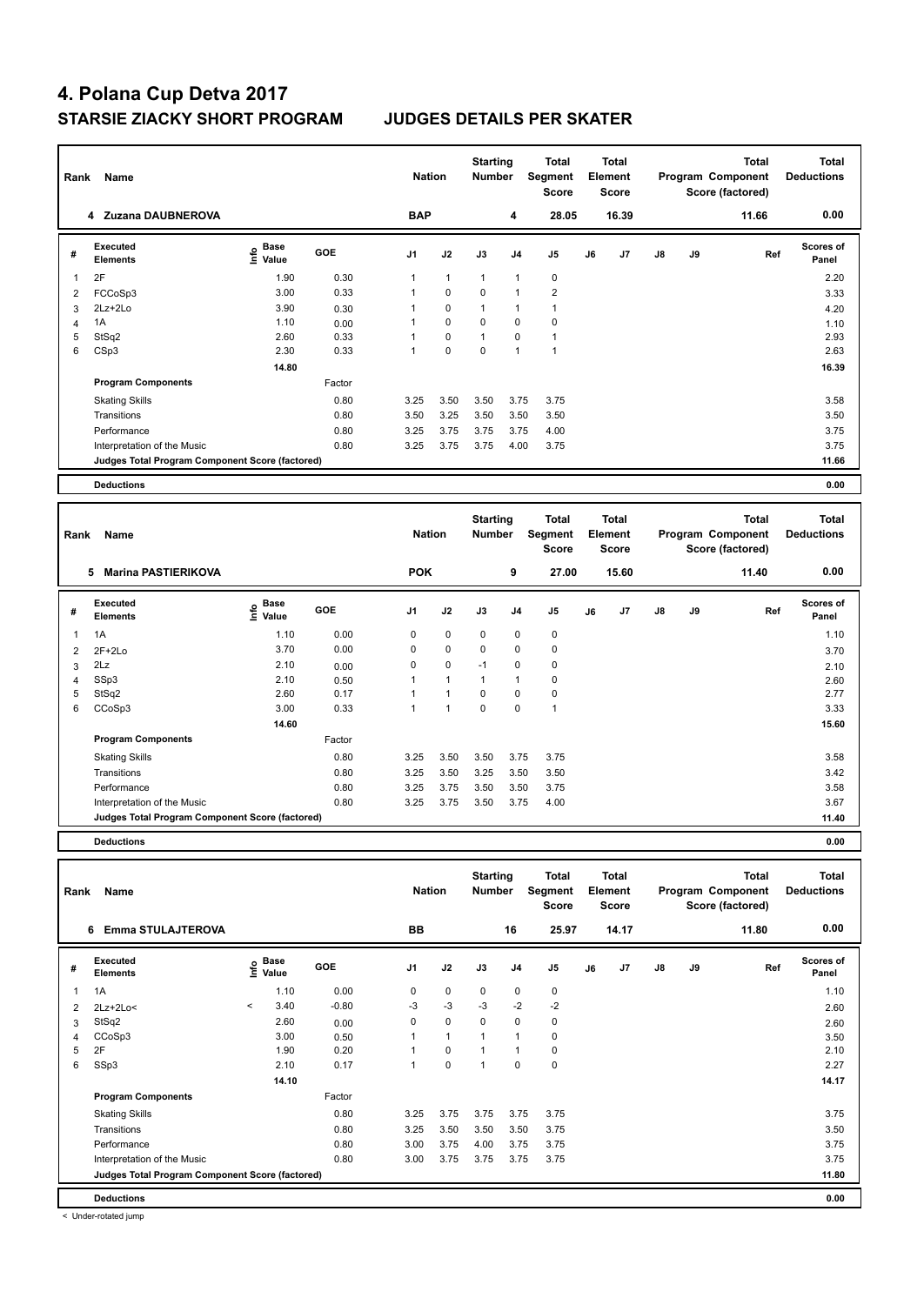| Rank | Name<br><b>Barbora CUNDERLIKOVA</b><br>7        |                                  |        |                | <b>Nation</b> | <b>Starting</b><br><b>Number</b> |                | <b>Total</b><br>Segment<br><b>Score</b> |    | <b>Total</b><br>Element<br><b>Score</b> |               |    | <b>Total</b><br>Program Component<br>Score (factored) | <b>Total</b><br><b>Deductions</b> |
|------|-------------------------------------------------|----------------------------------|--------|----------------|---------------|----------------------------------|----------------|-----------------------------------------|----|-----------------------------------------|---------------|----|-------------------------------------------------------|-----------------------------------|
|      |                                                 |                                  |        | BB             |               |                                  | 14             | 25.44                                   |    | 14.64                                   |               |    | 10.80                                                 | 0.00                              |
| #    | <b>Executed</b><br><b>Elements</b>              | <b>Base</b><br>o Base<br>⊆ Value | GOE    | J <sub>1</sub> | J2            | J3                               | J <sub>4</sub> | J <sub>5</sub>                          | J6 | J7                                      | $\mathsf{J}8$ | J9 | Ref                                                   | <b>Scores of</b><br>Panel         |
| 1    | 2Lo+2Lo                                         | 3.60                             | 0.00   | $\mathbf 0$    | 0             | 0                                | 0              | $\mathbf 0$                             |    |                                         |               |    |                                                       | 3.60                              |
| 2    | 2F                                              | 1.90                             | 0.00   | 0              | 0             | $\Omega$                         | 0              | $\mathbf 0$                             |    |                                         |               |    |                                                       | 1.90                              |
| 3    | 1A                                              | 1.10                             | 0.00   | 0              | 0             | 0                                | 0              | 0                                       |    |                                         |               |    |                                                       | 1.10                              |
| 4    | StSq2                                           | 2.60                             | 0.17   | $\Omega$       | $\mathbf{1}$  | 1                                | 0              | 0                                       |    |                                         |               |    |                                                       | 2.77                              |
| 5    | SSp3                                            | 2.10                             | 0.17   |                | 0             | 1                                | 0              | 0                                       |    |                                         |               |    |                                                       | 2.27                              |
| 6    | CCoSp3                                          | 3.00                             | 0.00   | 1              | 0             | $\Omega$                         | 0              | $\mathbf 0$                             |    |                                         |               |    |                                                       | 3.00                              |
|      |                                                 | 14.30                            |        |                |               |                                  |                |                                         |    |                                         |               |    |                                                       | 14.64                             |
|      | <b>Program Components</b>                       |                                  | Factor |                |               |                                  |                |                                         |    |                                         |               |    |                                                       |                                   |
|      | <b>Skating Skills</b>                           |                                  | 0.80   | 3.25           | 3.75          | 3.75                             | 3.25           | 3.25                                    |    |                                         |               |    |                                                       | 3.42                              |
|      | Transitions                                     |                                  | 0.80   | 3.00           | 3.25          | 3.50                             | 3.00           | 3.00                                    |    |                                         |               |    |                                                       | 3.08                              |
|      | Performance                                     |                                  | 0.80   | 3.00           | 3.50          | 3.75                             | 3.50           | 3.50                                    |    |                                         |               |    |                                                       | 3.50                              |
|      | Interpretation of the Music                     |                                  | 0.80   | 3.00           | 3.25          | 3.75                             | 3.75           | 3.50                                    |    |                                         |               |    |                                                       | 3.50                              |
|      | Judges Total Program Component Score (factored) |                                  |        |                |               |                                  |                |                                         |    |                                         |               |    |                                                       | 10.80                             |
|      | <b>Deductions</b>                               |                                  |        |                |               |                                  |                |                                         |    |                                         |               |    |                                                       | 0.00                              |

| Rank           | Name                                            |                                             | <b>Nation</b> |                | <b>Starting</b><br>Number |             | <b>Total</b><br>Segment<br><b>Score</b> |                | Total<br>Element<br><b>Score</b> |                |               | <b>Total</b><br>Program Component<br>Score (factored) | Total<br><b>Deductions</b> |                           |
|----------------|-------------------------------------------------|---------------------------------------------|---------------|----------------|---------------------------|-------------|-----------------------------------------|----------------|----------------------------------|----------------|---------------|-------------------------------------------------------|----------------------------|---------------------------|
|                | <b>Lucia HURIKOVA</b><br>8                      |                                             |               | ZAF            |                           |             | 6                                       | 25.38          |                                  | 14.50          |               |                                                       | 10.88                      | 0.00                      |
| #              | Executed<br><b>Elements</b>                     | <b>Base</b><br>e <sup>Base</sup><br>⊆ Value | GOE           | J <sub>1</sub> | J2                        | J3          | J <sub>4</sub>                          | J5             | J6                               | J <sub>7</sub> | $\mathsf{J}8$ | J9                                                    | Ref                        | <b>Scores of</b><br>Panel |
| 1              | $2Lz+2T$                                        | 3.40                                        | 0.00          | 0              | $-1$                      | $\mathbf 0$ | $\mathbf 0$                             | 1              |                                  |                |               |                                                       |                            | 3.40                      |
| $\overline{2}$ | 2F                                              | 1.90                                        | 0.00          | 0              | $\mathbf 0$               | $\mathbf 0$ | $\mathbf 0$                             | 1              |                                  |                |               |                                                       |                            | 1.90                      |
| 3              | FCCoSp3                                         | 3.00                                        | 0.33          | 1              | $\mathbf{1}$              | 0           | $\mathbf 0$                             | $\overline{2}$ |                                  |                |               |                                                       |                            | 3.33                      |
| 4              | 1A                                              | 1.10                                        | 0.07          |                | $\mathbf 0$               | 0           | $\mathbf{1}$                            | $\pmb{0}$      |                                  |                |               |                                                       |                            | 1.17                      |
| 5              | SSp3                                            | 2.10                                        | 0.00          | $\mathbf 0$    | $\pmb{0}$                 | $\mathbf 0$ | $\mathbf 0$                             | $\pmb{0}$      |                                  |                |               |                                                       |                            | 2.10                      |
| 6              | StSq2                                           | 2.60                                        | 0.00          | 1              | $\pmb{0}$                 | 0           | $\mathbf 0$                             | $\mathbf 0$    |                                  |                |               |                                                       |                            | 2.60                      |
|                |                                                 | 14.10                                       |               |                |                           |             |                                         |                |                                  |                |               |                                                       |                            | 14.50                     |
|                | <b>Program Components</b>                       |                                             | Factor        |                |                           |             |                                         |                |                                  |                |               |                                                       |                            |                           |
|                | <b>Skating Skills</b>                           |                                             | 0.80          | 3.25           | 3.25                      | 3.50        | 3.50                                    | 3.75           |                                  |                |               |                                                       |                            | 3.42                      |
|                | Transitions                                     |                                             | 0.80          | 3.50           | 2.75                      | 3.25        | 3.25                                    | 3.75           |                                  |                |               |                                                       |                            | 3.33                      |
|                | Performance                                     |                                             | 0.80          | 3.25           | 3.25                      | 3.50        | 3.50                                    | 3.75           |                                  |                |               |                                                       |                            | 3.42                      |
|                | Interpretation of the Music                     |                                             | 0.80          | 3.25           | 3.25                      | 3.50        | 3.50                                    | 4.00           |                                  |                |               |                                                       |                            | 3.42                      |
|                | Judges Total Program Component Score (factored) |                                             |               |                |                           |             |                                         |                |                                  |                |               |                                                       |                            | 10.88                     |
|                |                                                 |                                             |               |                |                           |             |                                         |                |                                  |                |               |                                                       |                            |                           |

**Deductions 0.00**

| Rank | Name                                            |                       | <b>Nation</b> |                | <b>Starting</b><br><b>Number</b> |             | Total<br>Segment<br><b>Score</b> |           | Total<br>Element<br>Score |       |               | Total<br>Program Component<br>Score (factored) | <b>Total</b><br><b>Deductions</b> |                           |
|------|-------------------------------------------------|-----------------------|---------------|----------------|----------------------------------|-------------|----------------------------------|-----------|---------------------------|-------|---------------|------------------------------------------------|-----------------------------------|---------------------------|
|      | Veronika JACKOVA<br>9                           |                       |               | DT             |                                  |             | 15                               | 24.93     |                           | 14.33 |               |                                                | 10.60                             | 0.00                      |
| #    | <b>Executed</b><br><b>Elements</b>              | $\sum_{i=1}^{n}$ Base | <b>GOE</b>    | J <sub>1</sub> | J2                               | J3          | J <sub>4</sub>                   | J5        | J6                        | J7    | $\mathsf{J}8$ | J9                                             | Ref                               | <b>Scores of</b><br>Panel |
| 1    | 2F                                              | 1.90                  | 0.00          | 0              | 0                                | $-1$        | 0                                | 0         |                           |       |               |                                                |                                   | 1.90                      |
| 2    | 2Lo+2Lo                                         | 3.60                  | 0.00          | 0              | $\mathbf 0$                      | $\mathbf 0$ | 0                                | $\pmb{0}$ |                           |       |               |                                                |                                   | 3.60                      |
| 3    | CSp2                                            | 1.80                  | 0.33          | 0              | $\mathbf{1}$                     |             | $\mathbf{1}$                     | 0         |                           |       |               |                                                |                                   | 2.13                      |
| 4    | StSq2                                           | 2.60                  | 0.00          | 0              | 0                                | $\mathbf 0$ | 0                                | 0         |                           |       |               |                                                |                                   | 2.60                      |
| 5    | 1A                                              | 1.10                  | 0.00          | 0              | 0                                | $\mathbf 0$ | 0                                | 0         |                           |       |               |                                                |                                   | 1.10                      |
| 6    | CCoSp2                                          | 2.50                  | 0.50          |                | $\mathbf{1}$                     | 1           | $\mathbf{1}$                     | 0         |                           |       |               |                                                |                                   | 3.00                      |
|      |                                                 | 13.50                 |               |                |                                  |             |                                  |           |                           |       |               |                                                |                                   | 14.33                     |
|      | <b>Program Components</b>                       |                       | Factor        |                |                                  |             |                                  |           |                           |       |               |                                                |                                   |                           |
|      | <b>Skating Skills</b>                           |                       | 0.80          | 3.25           | 3.25                             | 3.75        | 3.25                             | 3.25      |                           |       |               |                                                |                                   | 3.25                      |
|      | Transitions                                     |                       | 0.80          | 3.00           | 3.00                             | 3.50        | 3.00                             | 3.25      |                           |       |               |                                                |                                   | 3.08                      |
|      | Performance                                     |                       | 0.80          | 3.00           | 3.50                             | 3.50        | 3.75                             | 3.50      |                           |       |               |                                                |                                   | 3.50                      |
|      | Interpretation of the Music                     |                       | 0.80          | 3.25           | 3.25                             | 3.50        | 3.75                             | 3.50      |                           |       |               |                                                |                                   | 3.42                      |
|      | Judges Total Program Component Score (factored) |                       |               |                |                                  |             |                                  |           |                           |       |               |                                                |                                   | 10.60                     |
|      | <b>Deductions</b>                               |                       |               |                |                                  |             |                                  |           |                           |       |               |                                                |                                   | 0.00                      |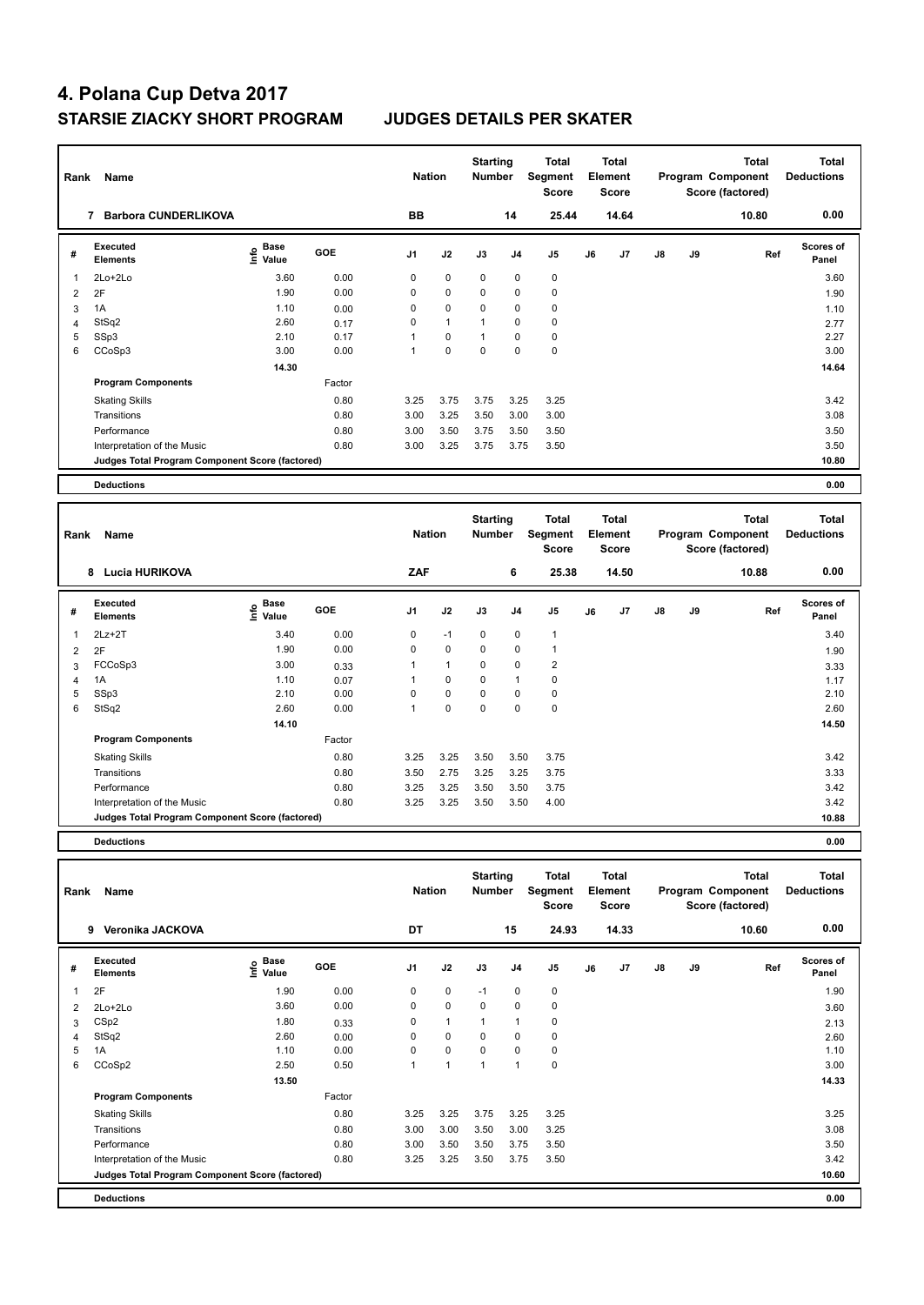| Rank           | Name                                            |                           | <b>Nation</b> |            | <b>Starting</b><br><b>Number</b> |             | <b>Total</b><br>Segment<br><b>Score</b> |                | Total<br>Element<br><b>Score</b> |       |               | <b>Total</b><br>Program Component<br>Score (factored) | <b>Total</b><br><b>Deductions</b> |                           |
|----------------|-------------------------------------------------|---------------------------|---------------|------------|----------------------------------|-------------|-----------------------------------------|----------------|----------------------------------|-------|---------------|-------------------------------------------------------|-----------------------------------|---------------------------|
|                | <b>Patricia LINCMAIEROVA</b><br>10              |                           |               | <b>NRH</b> |                                  |             | 11                                      | 24.90          |                                  | 14.30 |               |                                                       | 10.60                             | 0.00                      |
| #              | <b>Executed</b><br><b>Elements</b>              | Base<br>o Base<br>⊆ Value | GOE           | J1         | J2                               | J3          | J <sub>4</sub>                          | J <sub>5</sub> | J6                               | J7    | $\mathsf{J}8$ | J9                                                    | Ref                               | <b>Scores of</b><br>Panel |
|                | 1A                                              | 1.10                      | 0.00          | 0          | $\mathbf 0$                      | 1           | $\mathbf 0$                             | $\pmb{0}$      |                                  |       |               |                                                       |                                   | 1.10                      |
| $\overline{2}$ | $2Lz + 2T$                                      | 3.40                      | 0.00          | 0          | $\mathbf 0$                      | $-1$        | 0                                       | $\pmb{0}$      |                                  |       |               |                                                       |                                   | 3.40                      |
| 3              | CCoSp3                                          | 3.00                      | 0.50          | 1          | $\mathbf 0$                      | 1           | $\overline{1}$                          | $\mathbf{1}$   |                                  |       |               |                                                       |                                   | 3.50                      |
| 4              | StSq2                                           | 2.60                      | 0.00          | 0          | $\mathbf 0$                      | 0           | $\mathbf 0$                             | $\pmb{0}$      |                                  |       |               |                                                       |                                   | 2.60                      |
| 5              | 2Lo                                             | 1.80                      | 0.00          | 0          | $\mathbf 0$                      | 0           | $\mathbf 0$                             | 0              |                                  |       |               |                                                       |                                   | 1.80                      |
| 6              | LSp2                                            | 1.90                      | 0.00          | 1          | $\mathbf 0$                      | $\mathbf 0$ | $\mathbf 0$                             | $-1$           |                                  |       |               |                                                       |                                   | 1.90                      |
|                |                                                 | 13.80                     |               |            |                                  |             |                                         |                |                                  |       |               |                                                       |                                   | 14.30                     |
|                | <b>Program Components</b>                       |                           | Factor        |            |                                  |             |                                         |                |                                  |       |               |                                                       |                                   |                           |
|                | <b>Skating Skills</b>                           |                           | 0.80          | 3.00       | 3.25                             | 3.25        | 3.50                                    | 3.75           |                                  |       |               |                                                       |                                   | 3.33                      |
|                | Transitions                                     |                           | 0.80          | 2.75       | 3.00                             | 3.00        | 3.25                                    | 3.50           |                                  |       |               |                                                       |                                   | 3.08                      |
|                | Performance                                     |                           | 0.80          | 2.75       | 3.50                             | 3.50        | 3.25                                    | 3.75           |                                  |       |               |                                                       |                                   | 3.42                      |
|                | Interpretation of the Music                     |                           | 0.80          | 2.75       | 3.50                             | 3.50        | 3.25                                    | 3.50           |                                  |       |               |                                                       |                                   | 3.42                      |
|                | Judges Total Program Component Score (factored) |                           |               |            |                                  |             |                                         |                |                                  |       |               |                                                       |                                   | 10.60                     |
|                | <b>Deductions</b>                               |                           |               |            |                                  |             |                                         |                |                                  |       |               |                                                       |                                   | 0.00                      |

| Rank | Name                                            |                                             | <b>Nation</b> |                | <b>Starting</b><br><b>Number</b> |              | Total<br>Segment<br>Score |              | Total<br>Element<br><b>Score</b> |       |    | <b>Total</b><br>Program Component<br>Score (factored) | Total<br><b>Deductions</b> |                    |
|------|-------------------------------------------------|---------------------------------------------|---------------|----------------|----------------------------------|--------------|---------------------------|--------------|----------------------------------|-------|----|-------------------------------------------------------|----------------------------|--------------------|
| 11   | Sofia SEBINOVA                                  |                                             |               | ZAF            |                                  |              | 8                         | 24.26        |                                  | 13.40 |    |                                                       | 10.86                      | 0.00               |
| #    | <b>Executed</b><br><b>Elements</b>              | <b>Base</b><br>e <sup>Base</sup><br>⊆ Value | GOE           | J <sub>1</sub> | J2                               | J3           | J4                        | J5           | J6                               | J7    | J8 | J9                                                    | Ref                        | Scores of<br>Panel |
| 1    | 2Lz+2Lo                                         | 3.90                                        | $-0.40$       | $\mathbf{1}$   | $-2$                             | $-2$         | $-1$                      | $-1$         |                                  |       |    |                                                       |                            | 3.50               |
| 2    | CCoSp1V                                         | 1.70                                        | $-0.40$       | 0              | $-2$                             | $-2$         | $\mathbf 0$               | $-2$         |                                  |       |    |                                                       |                            | 1.30               |
| 3    | StSq3                                           | 3.30                                        | 0.00          | 1              | $\mathbf 0$                      | $\mathbf 0$  | $\mathbf 0$               | $\pmb{0}$    |                                  |       |    |                                                       |                            | 3.30               |
| 4    | 2F                                              | 1.90                                        | $-0.20$       |                | $-1$                             | $-1$         | $-1$                      | 0            |                                  |       |    |                                                       |                            | 1.70               |
| 5    | SSp3                                            | 2.10                                        | 0.33          | 1              | $\mathbf 0$                      | $\mathbf{1}$ | 0                         | $\mathbf{1}$ |                                  |       |    |                                                       |                            | 2.43               |
| 6    | 1A                                              | 1.10                                        | 0.07          | 1              | $\pmb{0}$                        | 0            | $\overline{1}$            | $\mathbf 0$  |                                  |       |    |                                                       |                            | 1.17               |
|      |                                                 | 14.00                                       |               |                |                                  |              |                           |              |                                  |       |    |                                                       |                            | 13.40              |
|      | <b>Program Components</b>                       |                                             | Factor        |                |                                  |              |                           |              |                                  |       |    |                                                       |                            |                    |
|      | <b>Skating Skills</b>                           |                                             | 0.80          | 3.25           | 3.25                             | 3.25         | 3.50                      | 3.75         |                                  |       |    |                                                       |                            | 3.33               |
|      | Transitions                                     |                                             | 0.80          | 3.25           | 3.00                             | 3.25         | 3.25                      | 3.75         |                                  |       |    |                                                       |                            | 3.25               |
|      | Performance                                     |                                             | 0.80          | 3.00           | 3.25                             | 3.50         | 3.50                      | 3.75         |                                  |       |    |                                                       |                            | 3.42               |
|      | Interpretation of the Music                     |                                             | 0.80          | 3.50           | 3.00                             | 3.50         | 3.75                      | 3.75         |                                  |       |    |                                                       |                            | 3.58               |
|      | Judges Total Program Component Score (factored) |                                             |               |                |                                  |              |                           |              |                                  |       |    |                                                       |                            | 10.86              |
|      |                                                 |                                             |               |                |                                  |              |                           |              |                                  |       |    |                                                       |                            |                    |

**Deductions 0.00**

| Rank | Name                                            | <b>Nation</b> |                            | <b>Starting</b><br><b>Number</b> |                | Total<br>Segment<br><b>Score</b> |             | <b>Total</b><br>Element<br><b>Score</b> |                |    | <b>Total</b><br>Program Component<br>Score (factored) | <b>Total</b><br><b>Deductions</b> |    |      |                    |
|------|-------------------------------------------------|---------------|----------------------------|----------------------------------|----------------|----------------------------------|-------------|-----------------------------------------|----------------|----|-------------------------------------------------------|-----------------------------------|----|------|--------------------|
|      | 12<br><b>Darina HUTTER</b>                      |               |                            |                                  | <b>BAP</b>     |                                  |             | 1                                       | 22.94          |    | 13.00                                                 |                                   |    | 9.94 | 0.00               |
| #    | Executed<br><b>Elements</b>                     |               | e Base<br>E Value<br>Value | <b>GOE</b>                       | J <sub>1</sub> | J2                               | J3          | J <sub>4</sub>                          | J <sub>5</sub> | J6 | J7                                                    | $\mathsf{J}8$                     | J9 | Ref  | Scores of<br>Panel |
| 1    | $2Lo+2Lo<$                                      | $\prec$       | 3.10                       | $-0.30$                          | $-1$           | $-1$                             | $-1$        | $-1$                                    | $-1$           |    |                                                       |                                   |    |      | 2.80               |
| 2    | 2F                                              |               | 1.90                       | 0.00                             | 0              | $\mathbf 0$                      | $\mathbf 0$ | $\pmb{0}$                               | $\pmb{0}$      |    |                                                       |                                   |    |      | 1.90               |
| 3    | SSp2                                            |               | 1.60                       | 0.00                             | 0              | $\mathbf 0$                      | 0           | $\mathbf 0$                             | $\pmb{0}$      |    |                                                       |                                   |    |      | 1.60               |
| 4    | StSq2                                           |               | 2.60                       | 0.00                             | 0              | $\mathbf 0$                      | 0           | 0                                       | 0              |    |                                                       |                                   |    |      | 2.60               |
| 5    | 1A                                              |               | 1.10                       | 0.00                             | 0              | $\mathbf 0$                      | 0           | 0                                       | 0              |    |                                                       |                                   |    |      | 1.10               |
| 6    | CCoSp3                                          |               | 3.00                       | 0.00                             | 0              | $\mathbf 0$                      | 0           | 0                                       | $\pmb{0}$      |    |                                                       |                                   |    |      | 3.00               |
|      |                                                 |               | 13.30                      |                                  |                |                                  |             |                                         |                |    |                                                       |                                   |    |      | 13.00              |
|      | <b>Program Components</b>                       |               |                            | Factor                           |                |                                  |             |                                         |                |    |                                                       |                                   |    |      |                    |
|      | <b>Skating Skills</b>                           |               |                            | 0.80                             | 3.00           | 2.75                             | 3.25        | 3.25                                    | 3.25           |    |                                                       |                                   |    |      | 3.17               |
|      | Transitions                                     |               |                            | 0.80                             | 2.75           | 2.25                             | 3.00        | 3.00                                    | 3.00           |    |                                                       |                                   |    |      | 2.92               |
|      | Performance                                     |               |                            | 0.80                             | 3.00           | 2.50                             | 3.25        | 3.50                                    | 3.50           |    |                                                       |                                   |    |      | 3.25               |
|      | Interpretation of the Music                     |               |                            | 0.80                             | 2.75           | 2.50                             | 3.00        | 3.50                                    | 3.50           |    |                                                       |                                   |    |      | 3.08               |
|      | Judges Total Program Component Score (factored) |               |                            |                                  |                |                                  |             |                                         |                |    |                                                       |                                   |    |      | 9.94               |
|      | <b>Deductions</b>                               |               |                            |                                  |                |                                  |             |                                         |                |    |                                                       |                                   |    |      | 0.00               |

< Under-rotated jump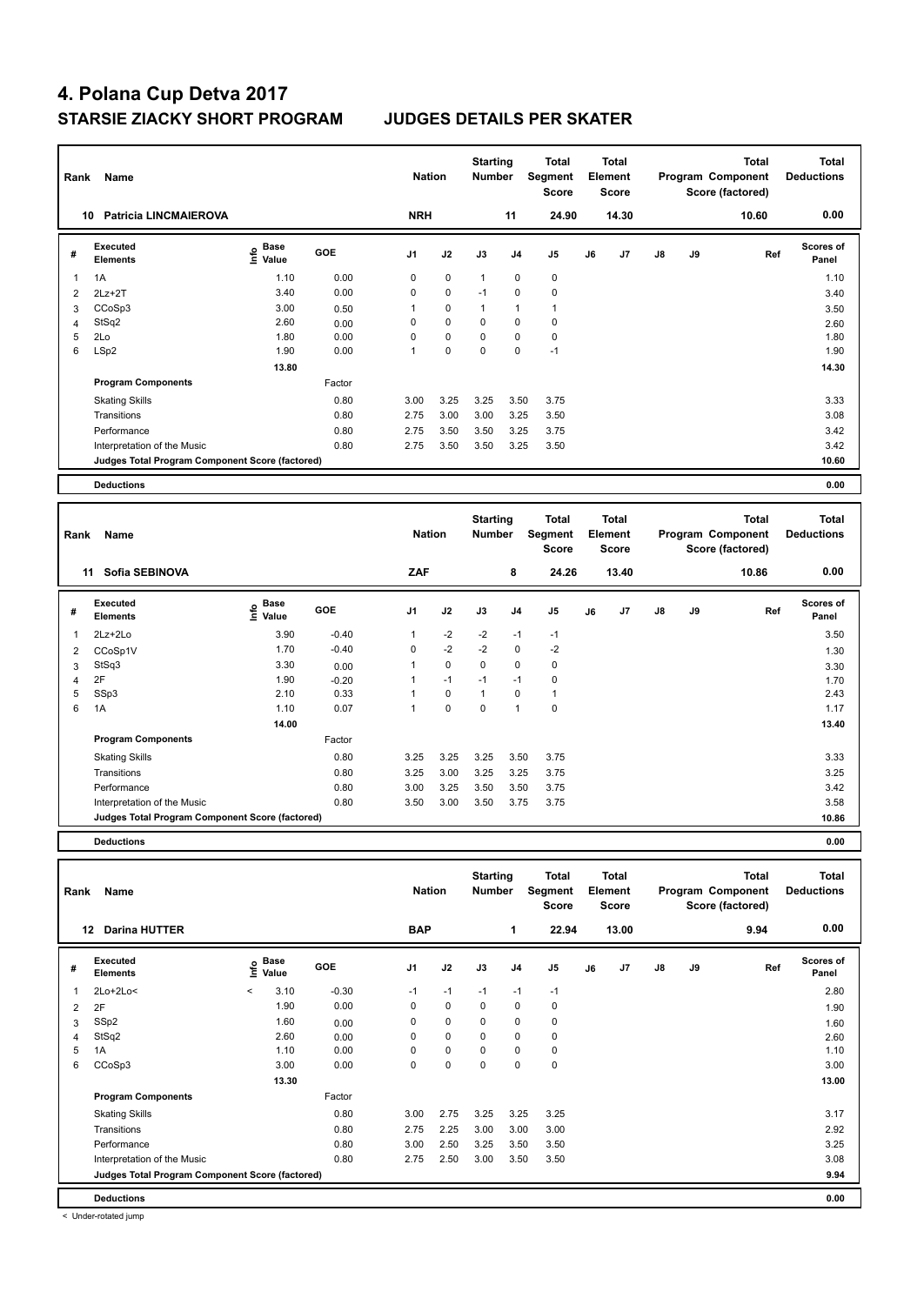| Rank | Name                                            |         |                           |            | <b>Nation</b>  |      | <b>Starting</b><br><b>Number</b> |                | Total<br>Segment<br><b>Score</b> |    | <b>Total</b><br>Element<br><b>Score</b> |               |    | <b>Total</b><br>Program Component<br>Score (factored) | Total<br><b>Deductions</b> |
|------|-------------------------------------------------|---------|---------------------------|------------|----------------|------|----------------------------------|----------------|----------------------------------|----|-----------------------------------------|---------------|----|-------------------------------------------------------|----------------------------|
|      | Diana BODOVA<br>13                              |         |                           |            | <b>TT</b>      |      |                                  | 3              | 22.02                            |    | 12.20                                   |               |    | 10.32                                                 | 0.50                       |
| #    | Executed<br><b>Elements</b>                     |         | Base<br>e Base<br>트 Value | <b>GOE</b> | J <sub>1</sub> | J2   | J3                               | J <sub>4</sub> | J <sub>5</sub>                   | J6 | J7                                      | $\mathsf{J}8$ | J9 | Ref                                                   | <b>Scores of</b><br>Panel  |
|      | 2Lz                                             |         | 2.10                      | $-0.90$    | $-3$           | $-3$ | $-3$                             | $-3$           | -3                               |    |                                         |               |    |                                                       | 1.20                       |
| 2    | CCoSp2                                          |         | 2.50                      | 0.00       | 0              | 0    | 0                                | 0              | $\overline{2}$                   |    |                                         |               |    |                                                       | 2.50                       |
| 3    | StSq2                                           |         | 2.60                      | 0.00       | 1              | 0    | 0                                | $\mathbf 0$    | $\mathbf 0$                      |    |                                         |               |    |                                                       | 2.60                       |
| 4    | $2F+2Lo<$                                       | $\prec$ | 3.20                      | $-0.50$    | $-1$           | $-2$ | $-3$                             | $-1$           | $-2$                             |    |                                         |               |    |                                                       | 2.70                       |
| 5    | 1A                                              |         | 1.10                      | 0.00       | $\Omega$       | 0    | $\Omega$                         | 0              | 0                                |    |                                         |               |    |                                                       | 1.10                       |
| 6    | SSp3                                            |         | 2.10                      | 0.00       | 0              | 0    | $\Omega$                         | 0              | $\mathbf 0$                      |    |                                         |               |    |                                                       | 2.10                       |
|      |                                                 |         | 13.60                     |            |                |      |                                  |                |                                  |    |                                         |               |    |                                                       | 12.20                      |
|      | <b>Program Components</b>                       |         |                           | Factor     |                |      |                                  |                |                                  |    |                                         |               |    |                                                       |                            |
|      | <b>Skating Skills</b>                           |         |                           | 0.80       | 3.00           | 3.25 | 3.25                             | 3.25           | 3.50                             |    |                                         |               |    |                                                       | 3.25                       |
|      | Transitions                                     |         |                           | 0.80       | 3.25           | 3.00 | 3.00                             | 3.00           | 3.50                             |    |                                         |               |    |                                                       | 3.08                       |
|      | Performance                                     |         |                           | 0.80       | 3.25           | 3.25 | 3.25                             | 3.25           | 3.75                             |    |                                         |               |    |                                                       | 3.25                       |
|      | Interpretation of the Music                     |         |                           | 0.80       | 3.00           | 3.25 | 3.25                             | 3.50           | 3.75                             |    |                                         |               |    |                                                       | 3.33                       |
|      | Judges Total Program Component Score (factored) |         |                           |            |                |      |                                  |                |                                  |    |                                         |               |    |                                                       | 10.32                      |
|      | <b>Deductions</b>                               |         | Falls:                    | $-0.50$    |                |      |                                  |                |                                  |    |                                         |               |    |                                                       | $-0.50$                    |

< Under-rotated jump

| Rank | Name                                            |                              |            | <b>Nation</b>  |             | <b>Starting</b><br><b>Number</b> |                | <b>Total</b><br>Segment<br><b>Score</b> |    | <b>Total</b><br>Element<br><b>Score</b> |               |    | <b>Total</b><br>Program Component<br>Score (factored) | <b>Total</b><br><b>Deductions</b> |
|------|-------------------------------------------------|------------------------------|------------|----------------|-------------|----------------------------------|----------------|-----------------------------------------|----|-----------------------------------------|---------------|----|-------------------------------------------------------|-----------------------------------|
|      | Lenka HAJDUCEKOVA<br>14                         |                              |            | <b>KEK</b>     |             |                                  | 10             | 21.76                                   |    | 12.30                                   |               |    | 9.46                                                  | 0.00                              |
| #    | Executed<br><b>Elements</b>                     | <b>Base</b><br>١nf٥<br>Value | <b>GOE</b> | J <sub>1</sub> | J2          | J3                               | J <sub>4</sub> | J <sub>5</sub>                          | J6 | J7                                      | $\mathsf{J}8$ | J9 | Ref                                                   | Scores of<br>Panel                |
| 1    | $2Lo+2T$                                        | 3.10                         | $-0.10$    | 0              | $-1$        | $-1$                             | $\mathbf 0$    | $\pmb{0}$                               |    |                                         |               |    |                                                       | 3.00                              |
| 2    | 2S                                              | 1.30                         | 0.00       | 0              | 0           | 0                                | 0              | 0                                       |    |                                         |               |    |                                                       | 1.30                              |
| 3    | StSq1                                           | 1.80                         | 0.00       | $\Omega$       | $\mathbf 0$ | $\Omega$                         | $\mathbf 0$    | $\mathbf 0$                             |    |                                         |               |    |                                                       | 1.80                              |
| 4    | SSp3                                            | 2.10                         | 0.00       | 0              | $\mathbf 0$ | $\Omega$                         | $\mathbf 0$    | $\mathbf 0$                             |    |                                         |               |    |                                                       | 2.10                              |
| 5    | CCoSp3                                          | 3.00                         | 0.00       | $\Omega$       | $\mathbf 0$ | $\Omega$                         | 0              | 0                                       |    |                                         |               |    |                                                       | 3.00                              |
| 6    | 1A                                              | 1.10                         | 0.00       | 0              | 0           | 0                                | 0              | $\mathbf 0$                             |    |                                         |               |    |                                                       | 1.10                              |
|      |                                                 | 12.40                        |            |                |             |                                  |                |                                         |    |                                         |               |    |                                                       | 12.30                             |
|      | <b>Program Components</b>                       |                              | Factor     |                |             |                                  |                |                                         |    |                                         |               |    |                                                       |                                   |
|      | <b>Skating Skills</b>                           |                              | 0.80       | 3.00           | 2.75        | 2.75                             | 3.00           | 3.50                                    |    |                                         |               |    |                                                       | 2.92                              |
|      | Transitions                                     |                              | 0.80       | 2.75           | 2.50        | 3.00                             | 2.75           | 3.50                                    |    |                                         |               |    |                                                       | 2.83                              |
|      | Performance                                     |                              | 0.80       | 2.75           | 2.75        | 3.25                             | 3.00           | 3.75                                    |    |                                         |               |    |                                                       | 3.00                              |
|      | Interpretation of the Music                     |                              | 0.80       | 2.75           | 2.50        | 3.25                             | 3.25           | 3.75                                    |    |                                         |               |    |                                                       | 3.08                              |
|      | Judges Total Program Component Score (factored) |                              |            |                |             |                                  |                |                                         |    |                                         |               |    |                                                       | 9.46                              |

**Deductions 0.00**

**Total Deductions Total Program Component Score (factored) Total Element Score Total Segment Score Starting Rank Name Nation Number # Executed Elements Base Value GOE J1 J2 J3 J4 J5 J6 J7 J8 J9 Scores of Panel** 1 1A 1.10 0.00 0 0 0 0 0 **Ref**  سماء بال بن المسابق المسابق المسابق المسابق المسابق المسابق المسابق المسابق المسابق المسابق المسابق المسابق ال<br>1A 1.10 0.00 0 0 0 0 0 0 1.10<br>1A 1.10 0.00 0 0 0 0 0 0 1.10  **15 Natalia LEPIESOVA DT 2 21.10 11.70 9.40 0.00** 2 CCoSp3 3.00 0.00 1 0 0 0 0 3.00 3 2Lo 1.80 0.00 0 0 0 0 0 1.80 4 StSq1 1.80 0.00 0 0 0 0 0 1.80 5 2T+2T 2.60 0.00 0 0 0 0 0 2.60 6 CSp1 1.40 0.00 0 0 0 0 0 1.40 **11.70 11.70 Program Components**  Skating Skills 3.00 2.75 3.00 3.00 Factor 0.80 2.92 Transitions 0.80 3.00 2.50 2.75 2.75 2.75 2.75 Performance 0.80 3.00 2.75 3.00 3.25 3.25 3.08 Interpretation of the Music 0.80 0.80 2.75 2.75 3.00 3.25 3.50 3.25 3.50 **Deductions 0.00 Judges Total Program Component Score (factored) 9.40**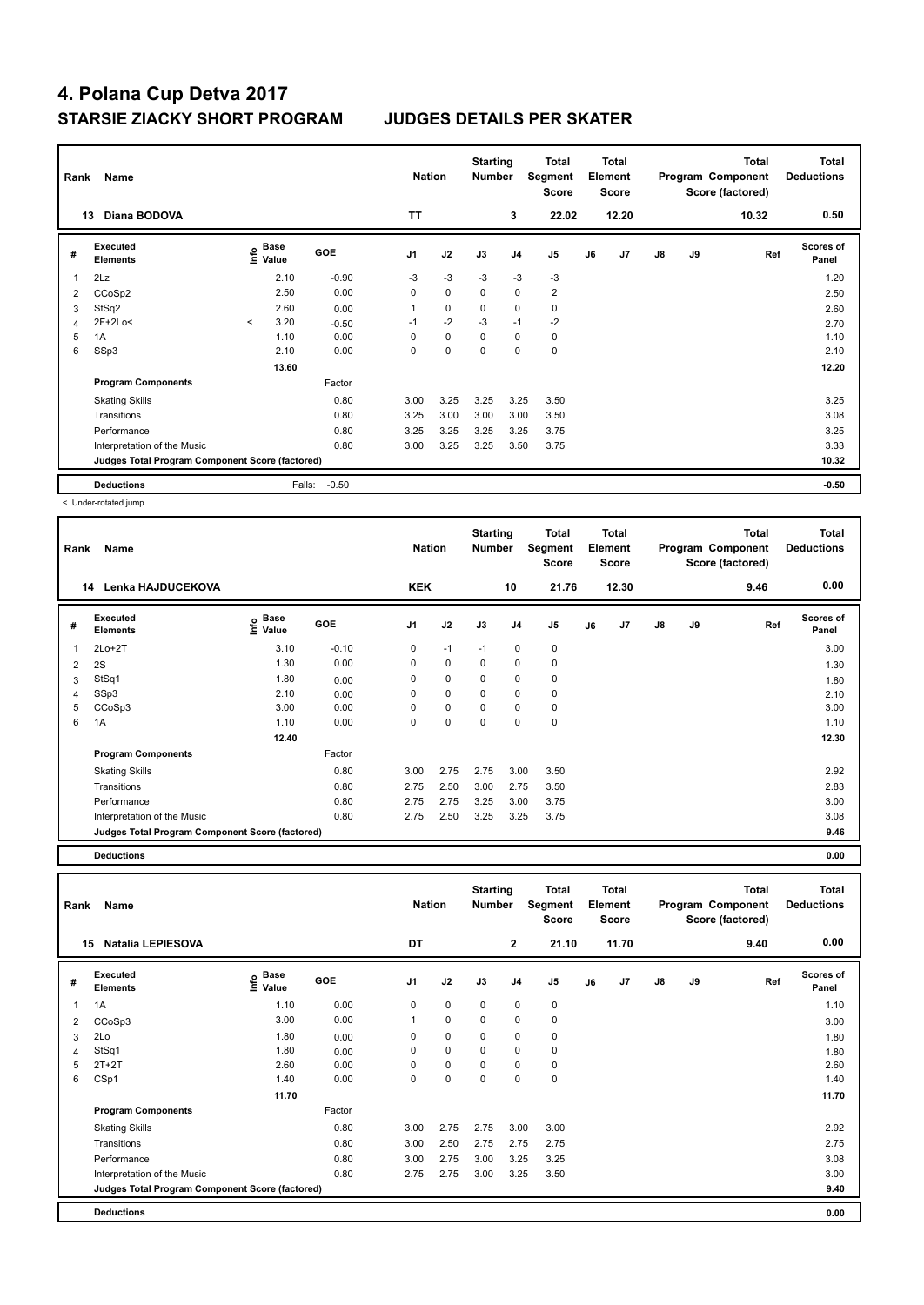| Rank | Name                                            |    |                    |            | <b>Nation</b>  |             | <b>Starting</b><br><b>Number</b> |                | Total<br>Segment<br><b>Score</b> |    | <b>Total</b><br>Element<br><b>Score</b> |               |    | <b>Total</b><br>Program Component<br>Score (factored) | <b>Total</b><br><b>Deductions</b> |
|------|-------------------------------------------------|----|--------------------|------------|----------------|-------------|----------------------------------|----------------|----------------------------------|----|-----------------------------------------|---------------|----|-------------------------------------------------------|-----------------------------------|
|      | Adela LIPTAKOVA<br>16                           |    |                    |            | DT             |             |                                  | 17             | 20.19                            |    | 9.87                                    |               |    | 10.32                                                 | 0.00                              |
| #    | Executed<br><b>Elements</b>                     |    | $\frac{6}{5}$ Base | <b>GOE</b> | J <sub>1</sub> | J2          | J3                               | J <sub>4</sub> | J <sub>5</sub>                   | J6 | J7                                      | $\mathsf{J}8$ | J9 | Ref                                                   | <b>Scores of</b><br>Panel         |
|      | 2S                                              |    | 1.30               | 0.00       | 0              | $\mathbf 0$ | 0                                | $\mathbf 0$    | 0                                |    |                                         |               |    |                                                       | 1.30                              |
| 2    | $2F<+2T<<$                                      | << | 1.80               | $-0.60$    | $-2$           | $-2$        | $-3$                             | $-2$           | $-2$                             |    |                                         |               |    |                                                       | 1.20                              |
| 3    | StSq1                                           |    | 1.80               | 0.00       | 0              | $\mathbf 0$ | $\Omega$                         | $\mathbf 0$    | $\pmb{0}$                        |    |                                         |               |    |                                                       | 1.80                              |
|      | 1A                                              |    | 1.10               | 0.00       | 0              | $\mathbf 0$ | $\Omega$                         | $\mathbf 0$    | 0                                |    |                                         |               |    |                                                       | 1.10                              |
| 5    | CS <sub>p2</sub>                                |    | 1.80               | 0.00       | 0              | $\mathbf 0$ | $\Omega$                         | $\overline{1}$ | 0                                |    |                                         |               |    |                                                       | 1.80                              |
| 6    | CCoSp2                                          |    | 2.50               | 0.17       | 1              | 0           | 0                                | $\overline{1}$ | $\pmb{0}$                        |    |                                         |               |    |                                                       | 2.67                              |
|      |                                                 |    | 10.30              |            |                |             |                                  |                |                                  |    |                                         |               |    |                                                       | 9.87                              |
|      | <b>Program Components</b>                       |    |                    | Factor     |                |             |                                  |                |                                  |    |                                         |               |    |                                                       |                                   |
|      | <b>Skating Skills</b>                           |    |                    | 0.80       | 3.25           | 3.50        | 3.25                             | 3.25           | 3.50                             |    |                                         |               |    |                                                       | 3.33                              |
|      | Transitions                                     |    |                    | 0.80       | 3.00           | 3.00        | 3.00                             | 3.00           | 3.25                             |    |                                         |               |    |                                                       | 3.00                              |
|      | Performance                                     |    |                    | 0.80       | 3.00           | 3.25        | 3.25                             | 3.25           | 3.50                             |    |                                         |               |    |                                                       | 3.25                              |
|      | Interpretation of the Music                     |    |                    | 0.80       | 3.00           | 3.25        | 3.25                             | 3.50           | 3.50                             |    |                                         |               |    |                                                       | 3.33                              |
|      | Judges Total Program Component Score (factored) |    |                    |            |                |             |                                  |                |                                  |    |                                         |               |    |                                                       | 10.32                             |
|      | <b>Deductions</b>                               |    |                    |            |                |             |                                  |                |                                  |    |                                         |               |    |                                                       | 0.00                              |

< Under-rotated jump << Downgraded jump

| Name<br>Rank |                                                 |         |                                         |            |                | <b>Starting</b><br><b>Nation</b><br><b>Number</b> |             |                | Total<br>Segment<br><b>Score</b> | <b>Total</b><br>Element<br><b>Score</b> |      |               |    | <b>Total</b><br>Program Component<br>Score (factored) | Total<br><b>Deductions</b> |
|--------------|-------------------------------------------------|---------|-----------------------------------------|------------|----------------|---------------------------------------------------|-------------|----------------|----------------------------------|-----------------------------------------|------|---------------|----|-------------------------------------------------------|----------------------------|
| 17           | <b>Dorota MARKOVA</b>                           |         |                                         |            | <b>ZVM</b>     |                                                   |             | 13             | 16.39                            |                                         | 7.97 |               |    | 8.42                                                  | 0.00                       |
| #            | Executed<br><b>Elements</b>                     |         | $\mathbf{e}$ Base<br>$\mathbf{e}$ Value | <b>GOE</b> | J <sub>1</sub> | J2                                                | J3          | J <sub>4</sub> | J <sub>5</sub>                   | J6                                      | J7   | $\mathsf{J}8$ | J9 | Ref                                                   | <b>Scores of</b><br>Panel  |
|              | 1A                                              |         | 1.10                                    | 0.00       | 0              | $\mathbf 0$                                       | $\mathbf 0$ | $\mathbf 0$    | $\mathbf 0$                      |                                         |      |               |    |                                                       | 1.10                       |
| 2            | 2S<                                             | $\prec$ | 0.90                                    | $-0.20$    | $-1$           | $-1$                                              | $-2$        | $-1$           | $-1$                             |                                         |      |               |    |                                                       | 0.70                       |
| 3            | CCoSp2                                          |         | 2.50                                    | $-0.20$    | 0              | $-1$                                              | $-1$        | $\mathbf 0$    | $-1$                             |                                         |      |               |    |                                                       | 2.30                       |
| 4            | StSqB                                           |         | 1.50                                    | 0.00       | 0              | $\pmb{0}$                                         | 0           | $\pmb{0}$      | 0                                |                                         |      |               |    |                                                       | 1.50                       |
| 5            | 2F<<+2Lo<<                                      | <<      | 1.00                                    | $-0.23$    | $-2$           | $-3$                                              | $-3$        | $-2$           | $-2$                             |                                         |      |               |    |                                                       | 0.77                       |
| 6            | SSp2                                            |         | 1.60                                    | 0.00       | 0              | $\pmb{0}$                                         | 0           | 0              | 0                                |                                         |      |               |    |                                                       | 1.60                       |
|              |                                                 |         | 8.60                                    |            |                |                                                   |             |                |                                  |                                         |      |               |    |                                                       | 7.97                       |
|              | <b>Program Components</b>                       |         |                                         | Factor     |                |                                                   |             |                |                                  |                                         |      |               |    |                                                       |                            |
|              | <b>Skating Skills</b>                           |         |                                         | 0.80       | 2.75           | 2.75                                              | 2.50        | 2.50           | 3.25                             |                                         |      |               |    |                                                       | 2.67                       |
|              | Transitions                                     |         |                                         | 0.80       | 2.50           | 2.50                                              | 2.50        | 2.25           | 2.75                             |                                         |      |               |    |                                                       | 2.50                       |
|              | Performance                                     |         |                                         | 0.80       | 2.50           | 2.75                                              | 2.75        | 2.50           | 3.00                             |                                         |      |               |    |                                                       | 2.67                       |
|              | Interpretation of the Music                     |         |                                         | 0.80       | 2.25           | 2.50                                              | 2.75        | 2.75           | 3.00                             |                                         |      |               |    |                                                       | 2.67                       |
|              | Judges Total Program Component Score (factored) |         |                                         |            |                |                                                   |             |                |                                  |                                         |      |               |    |                                                       | 8.42                       |
|              | <b>Deductions</b>                               |         |                                         |            |                |                                                   |             |                |                                  |                                         |      |               |    |                                                       | 0.00                       |

< Under-rotated jump << Downgraded jump